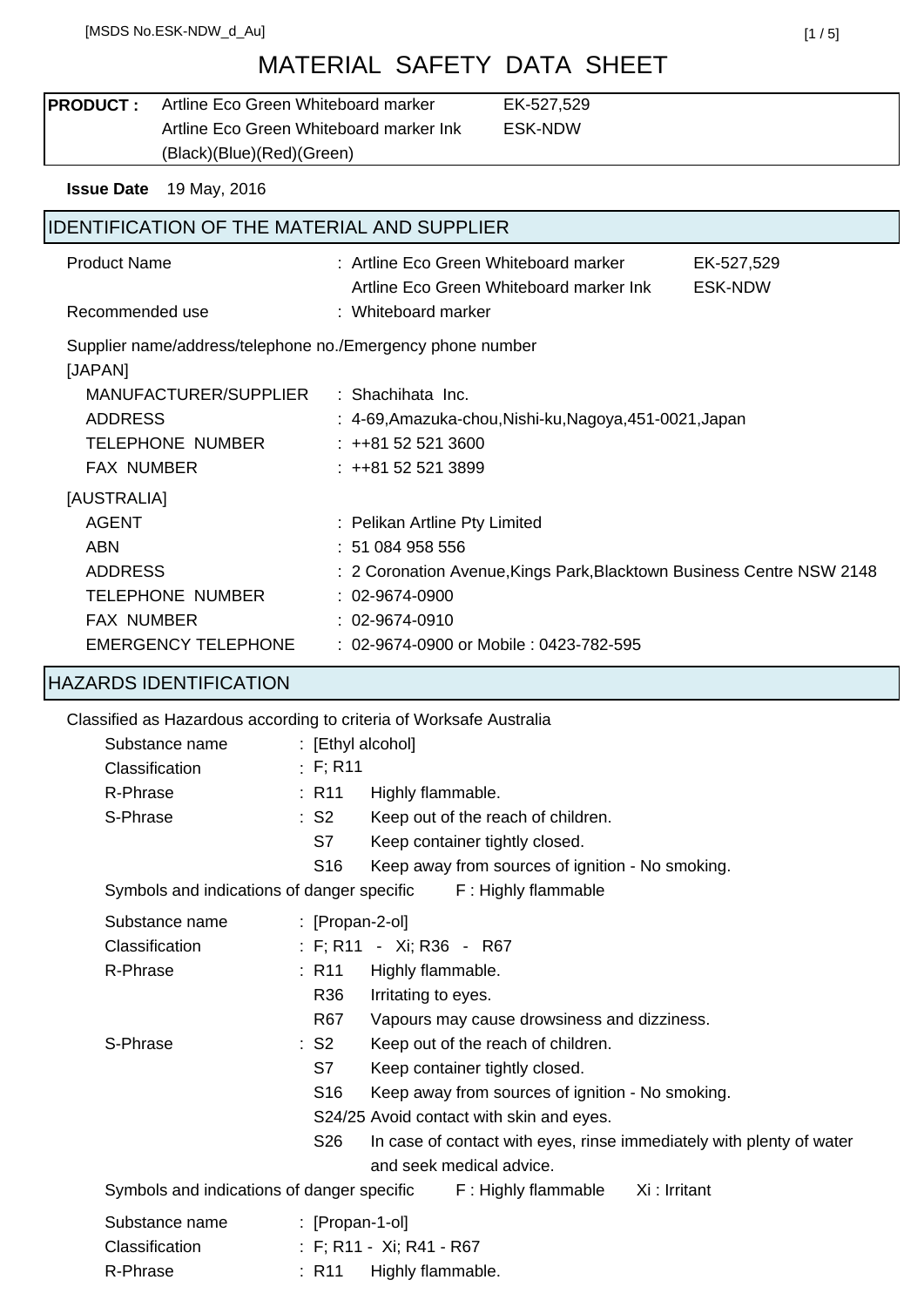R67 Vapours may cause drowsiness and dizziness.

- S-Phrase : S2 Keep out of the reach of children. S7 Keep container tightly closed.
	- S16 Keep away from sources of ignition No smoking.
	- S24 Avoid contact with skin.
	- S26 In case of contact with eyes, rinse immediately with plenty of water and seek medical advice.
	- S39 Wear eye/face protection.

Symbols and indications of danger specific F: Highly flammable Xi: Irritant

# COMPOSITION / INFORMATION ON INGREDIENTS (INK)

| Chemical Name / | weight %<br>Composition |           |           | <b>CAS</b>    |
|-----------------|-------------------------|-----------|-----------|---------------|
| Generic name    | <b>Black</b>            | Blue.Red  | Green     | Registry No.  |
| Ethyl alcohol   | $20 - 30$               | $30 - 40$ | $35 - 45$ | 64-17-5       |
| Propan-2-ol     | $30 - 40$               | $35 - 45$ | $30 - 40$ | 67-63-0       |
| Propan-1-ol     | $20 - 30$               | $5 - 15$  | $5 - 15$  | $71 - 23 - 8$ |
| Carbon black    | $1 - 10$                |           |           | 1333-86-4     |

### FIRST AID MEASURES

| IF INHALED | : Remove victim to fresh air and keep at rest in a position comfortable for breathing.<br>Consult a doctor if symptoms persist.                                                                                                                                                     |
|------------|-------------------------------------------------------------------------------------------------------------------------------------------------------------------------------------------------------------------------------------------------------------------------------------|
| IF ON SKIN | : Remove/Take off immediately all contaminated clothing. Wash with soap and water.<br>If skin irritation/rash occurs or feel unwell, consult a doctor for medical advice.                                                                                                           |
| IF IN EYES | : Rinse cautiously with water for several minutes. Remove contact lenses, if present and<br>easy to do. Continue rinsing. If eye irritation persists, get medical advice/attention.                                                                                                 |
|            | IF SWALLOWED : After rinse mouth immediately, give about 250 ml of water or milk and thin in the stomach,<br>and do not vomit forcibly. Moreover, do not give anything from the mouth to the patient<br>when not conscious. Receive the doctor's treatment (stomach pump) promptly. |

### FIRE FIGHTING MEASURES

Extinguishing media

Suitable extinguishing media : Dry chemical powder, foam or carbon dioxide Unsuitable extinguishing media : Water jet

Special hazards arising from the substance or mixture

For initial stage extinction, carbon dioxide or dry chemical powder.

When a fire extends, fire is extinguished by a large amount of water spray.

Do not discharge extinguishing waters into the aquatic environment.

Advice for firefighters

In the extinction work, an appropriate protective equipment (gloves, glasses, and mask) has to be worn. Because during a fire, hazardous gases may be generated, fire-fighters have to wear self-contained breathing apparatus and other protective equipment.

# ACCIDENTAL RELEASE MEASURES

Personal precautions, protective equipment and emergency procedures

Evacuate personnel to safe area. Shut off all sources of ignition.

No Flares, smoking or flame in area. Put on protective equipment. Ensure adequate ventilation.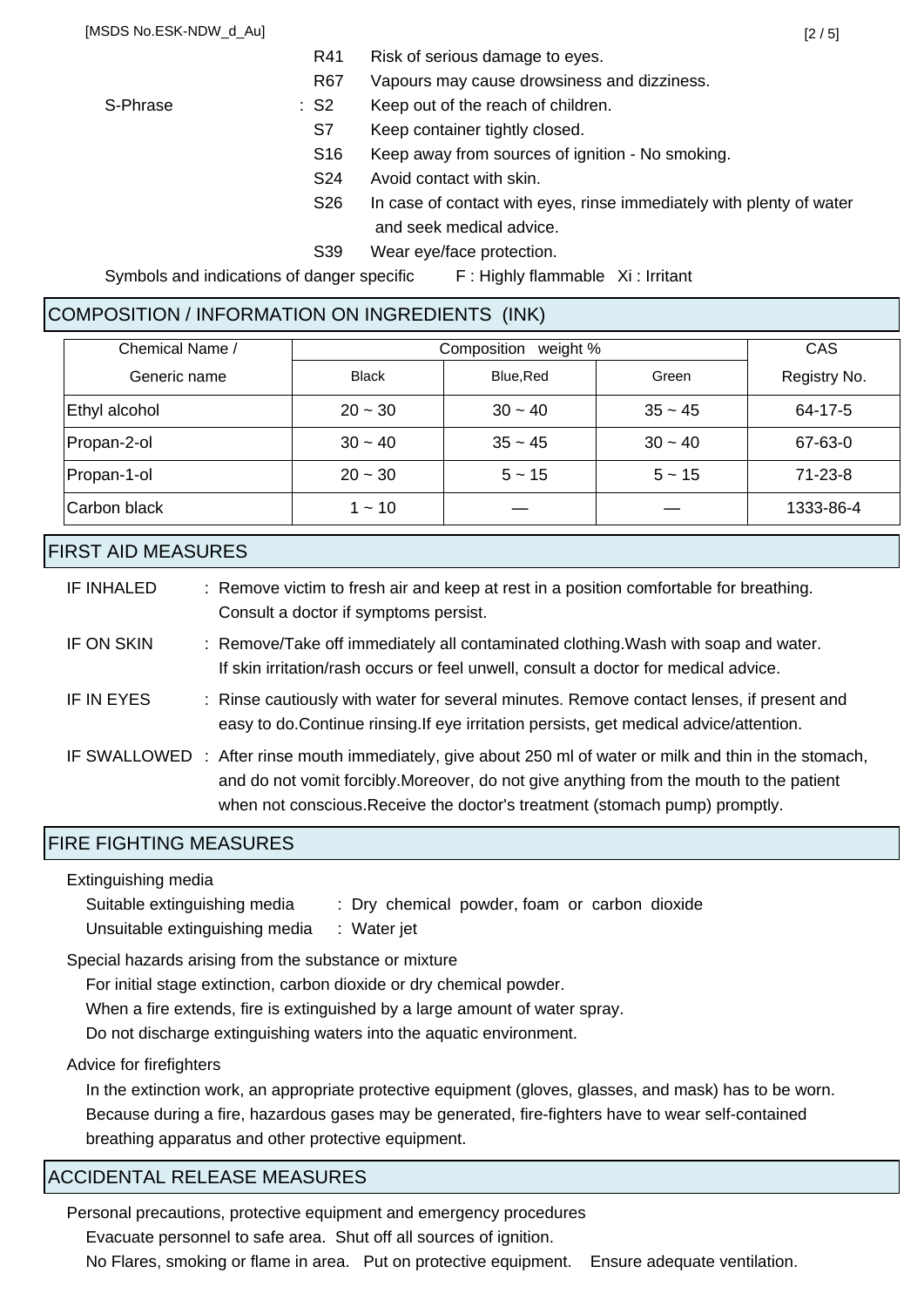[MSDS No.ESK-NDW\_d\_Au] [3 / 5]

### Environmental precautions

Do not throw the leakage thing directly into environment

Methods and material for containment and cleaning up

In case of a small spill, remove by absorbing with absorbents (sawdust, soil, sand, waste cloth,etc.), and then wipe off the waste well with waste cloth, and rag.

In case of large spills, prevent leakage by enclosing with nonflammables (earth and sand, etc.) and collect into empty container by scoop, suction equipment or the like.

### HANDLING AND STORAGE

Precautions for safe handling

| Advice on safe handling                                      | : Use with adequate ventilation.                                          |  |  |
|--------------------------------------------------------------|---------------------------------------------------------------------------|--|--|
|                                                              | Avoid contact with skin, eyes and clothing.                               |  |  |
|                                                              | Obtain special instructions before use.                                   |  |  |
|                                                              | Do not handle until all safety precautions have been read and understood. |  |  |
|                                                              | Do not eat, drink or smoke when using this product.                       |  |  |
| Conditions for safe storage, including any incompatibilities |                                                                           |  |  |
| Requirements for storage                                     | : Keep containers tightly closed and store in a cool and dry place.       |  |  |
| areas and containers                                         | Keep away from heat and flame, ignition source and sunlight.              |  |  |

Keep out of the reach of children.

# EXPOSURE CONTROLS / PERSONAL PROTECTION

### Control parameters

| Australian exposure standards(2013) |             |              |  |
|-------------------------------------|-------------|--------------|--|
| Ethyl alcohol                       | TWA         | 1000ppm      |  |
| Propan-2-ol                         | TWA         | 400ppm       |  |
| Propan-1-ol                         | TWA         | 200ppm       |  |
| Carbon black                        | TWA         | 3 mg/ $m3$   |  |
| EH40/2005 Workplace exposure limits |             |              |  |
| Ethyl alcohol                       | TWA         | 1000ppm      |  |
| Propan-2-ol                         | TWA         | 400ppm       |  |
| Propan-1-ol                         | TWA         | 200ppm       |  |
| Carbon black                        | TWA         | 3.5 mg/m $3$ |  |
| <b>ACGIH (2015)</b>                 |             |              |  |
| Ethyl alcohol                       | <b>STEL</b> | 1000ppm      |  |
| Propan-2-ol                         | TWA         | 200ppm       |  |
| Propan-1-ol                         | TWA         | 100ppm       |  |
| Carbon black                        | TWA         | 3 mg/m $3$   |  |

### Exposure controls

Personal protective equipment

| Respiratory Protecti: Use with local exhaust ventilation, when in long use. |  |  |  |
|-----------------------------------------------------------------------------|--|--|--|
| Avoid breathing vapours. Wear mask to prevent organic gas, if necessary.    |  |  |  |
| : Avoid contact with hands. Wear safety gloves, if necessary.               |  |  |  |
| : Avoid contact with eyes. Wear safety glasses, if necessary.               |  |  |  |
| : Avoid skin contact. Wear personal protection apron, boots, if necessary.  |  |  |  |
|                                                                             |  |  |  |

Environmental exposure controls

General advice : Prevent product from entering drains. Prevent further leakage or spillage if safe to do so. If the product contaminates rivers and lakes or drains inform respective authorities.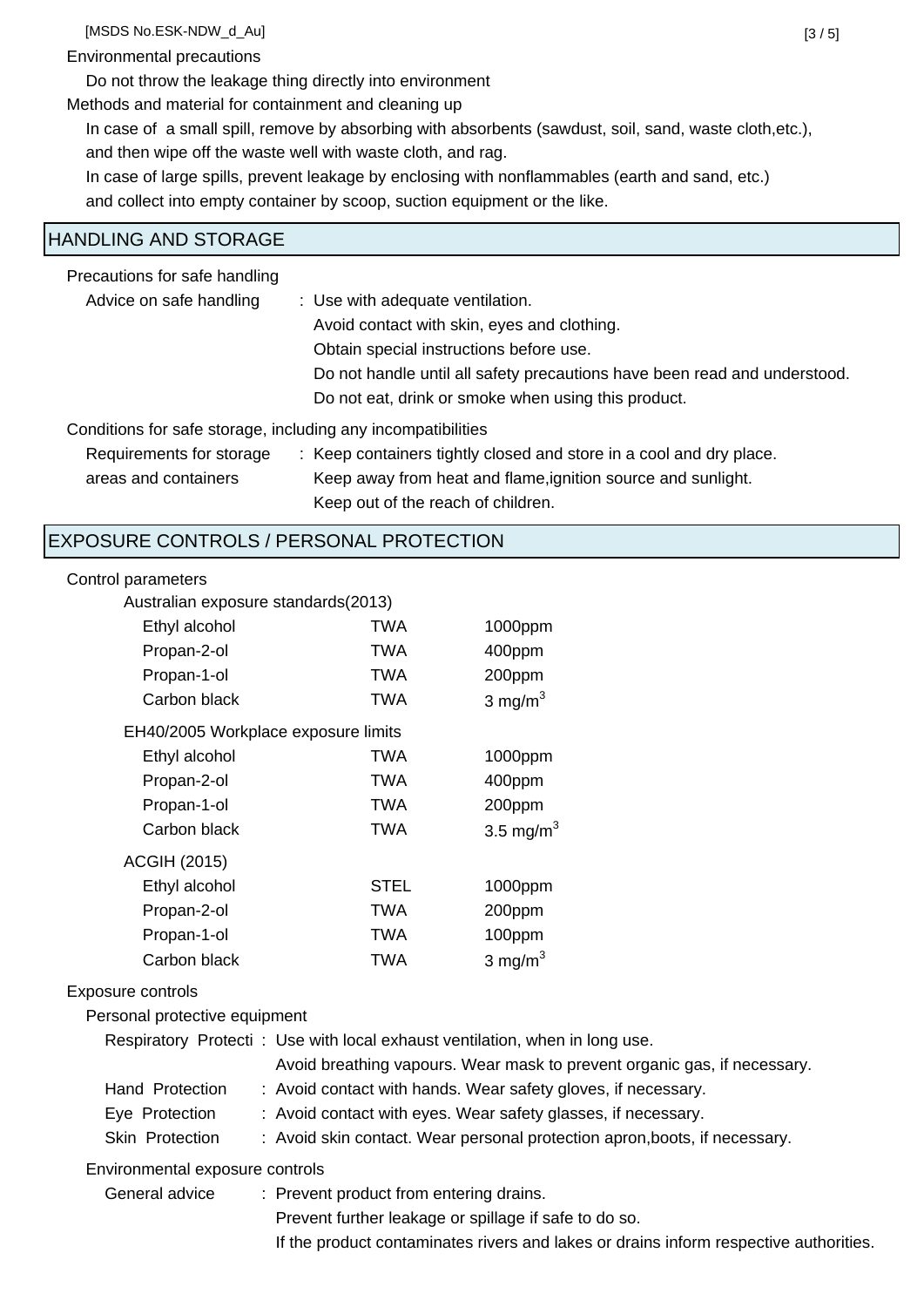# PHYSICAL AND CHEMICAL PROPERTIES (INK)

| Appearance                                     | $:$ liquid                             |
|------------------------------------------------|----------------------------------------|
| Odour                                          | : minor solvent odour                  |
| рH                                             | : Not applicable                       |
| Boiling point                                  | : No data available                    |
| Flash point                                    | (closed cup)<br>$: 13^{\circ}$ C       |
| <b>Relative Density</b><br>(at $25^{\circ}$ C) | : $0.8 \sim 0.85$ (g/cm <sup>3</sup> ) |
| Solubility in Water                            | : Insoluble                            |

# STABILITY AND REACTIVITY

#### **Reactivity**

No dangerous reaction known under conditions of normal use.

Chemical stability

Thermally stable at typical use temperatures.

Possibility of hazardous reactions

No data available

Conditions to Avoid

High temperature, Direct sunlight, Fire

Incompatible Materials

No data available

Hazardous decomposition products

 $CO, CO<sub>2</sub>$ 

### TOXICOLOGICAL INFORMATION

Information on toxicological effects

Acute toxicity : LD/LC50 values that are relevant for classification

| LD50  | >5,000 mg/kg  |
|-------|---------------|
| LC50  | $>20$ mg/L/4h |
|       |               |
| LD50  | >5,000mg/kg   |
| LD50  | >5,000mg/kg   |
| LC50  | $>20$ mg/L/4h |
|       |               |
| LD50  | >2,000mg/kg   |
| LD50  | >2,000mg/kg   |
| I C50 | $>20$ mg/L/4h |
|       |               |

Carcinogenicity : Carbon black has been classified by the IARC as Group 2B. Other materials ; Not contain any component that is considered a human carcinogen by IARC, ACGIH, EPA, EU or NTP .

Regarding the carcinogenicity of carbon black, International Agency for Research on Cancer (IARC) has classified as a group 2B. However, ACGIH(American Conference of Governmental Industrial Hygienists) ,EPA(Environmental Protection Agency),EU (European Chemicals Agency), NTP (National Toxicology Program, USA) in the classification of suspected carcinogenic to humans has not been done. Therefore, as the ink product we could not classify the carcinogenicity of GHS from that there is no sufficient data.

### ECOLOGICAL INFORMATION

Persistence and degradability : No data available

- Ecotoxicity **Example 20** Ecotoxicity **:** No data available
	-